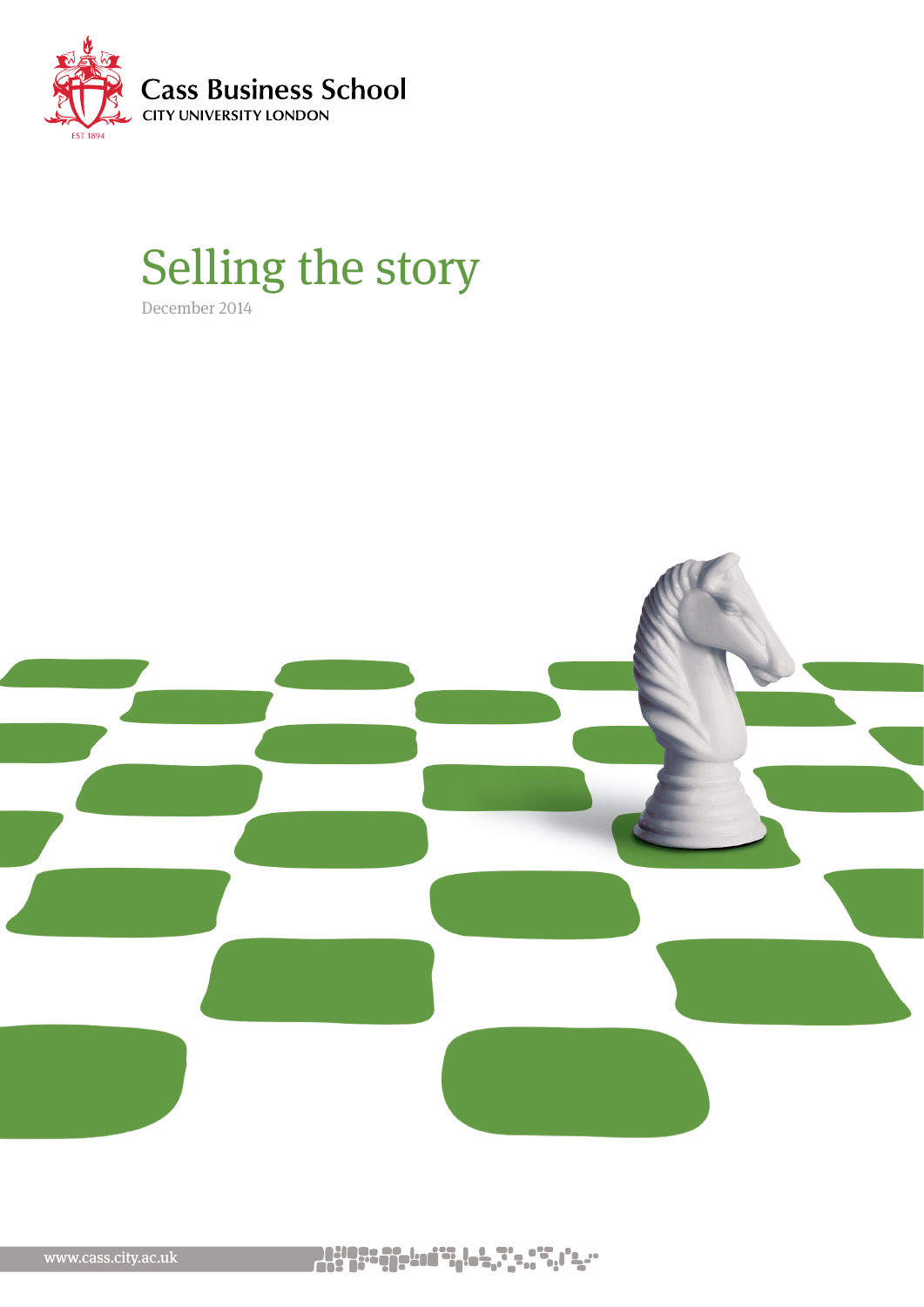# **A world class reputation**

An integral part of City University London, Sir John Cass Business School is among the global elite of business schools that hold the gold standard of 'triple-crown' accreditation from the Association to Advance Collegiate Schools of Business (AACSB), the Association of MBAs (AMBA) and the European Quality Improvement System (EQUIS). We are consistently ranked amongst the best business schools and programmes in the world which, coupled with an established 40-year reputation for excellence in research and business education, enables us to attract some of the best academics, students and businesses worldwide into our exclusive Cass network.

# **MARC – Mergers and Acquisitions Research Centre**

MARC is the Mergers and Acquisitions Research Centre at Cass Business School, City University London – the first research centre at a major business school to pursue focussed leadingedge research into the global mergers and acquisitions industry.

Corporations, regulators, professional services firms, exchanges and universities use MARC for swift access to research and practical ideas. From deal origination to closing, from financing to integration, from the hottest emerging markets to the board rooms of the biggest corporations, MARC researches the wide spectrum of mergers, acquisitions and corporate restructurings.

The Centre is proud to have its senior sponsors, Ardian, Credit Suisse, EY and White & Case, and sponsors, Mergermarket and Towers Watson, as research partners.

The contents and views set out in this publication reflect the views of the authors at the M&A Research Centre and are not necessarily the views of the sponsors of the Centre, and, moreover, should be seen in the context of the time they were made. The M&A Research Centre would like to express grateful thanks to its sponsors.









**WHITE & CASE** 

**MERGERMARKET GROUP** 

TOWERS WATSON

## **Contents**

| Selling the story              |   |
|--------------------------------|---|
| Key findings                   | 3 |
| Proactive communication counts | 4 |
| Preparing for the worst        |   |
| Looking to company leadership  |   |
| Why narrative matters          |   |
| Next steps                     |   |

### **Notes on authors**

#### **Anna Faelten**

Formerly Deputy Director of the M&A Research Centre (MARC). She was previously editor of Deal Monitor and completed an Executive MBA programme at Cass Business School.

#### **Jeetesh Singh**

Recent MBA graduate at Cass Business School and the author of the MBA dissertation on which this paper is based.

#### **Scott Moeller**

Director of MARC and Professor in the Practice of Finance. His research and teaching focuses on the full range of mergers and acquisitions activities.

#### **David Badham**

Deputy Director of MARC.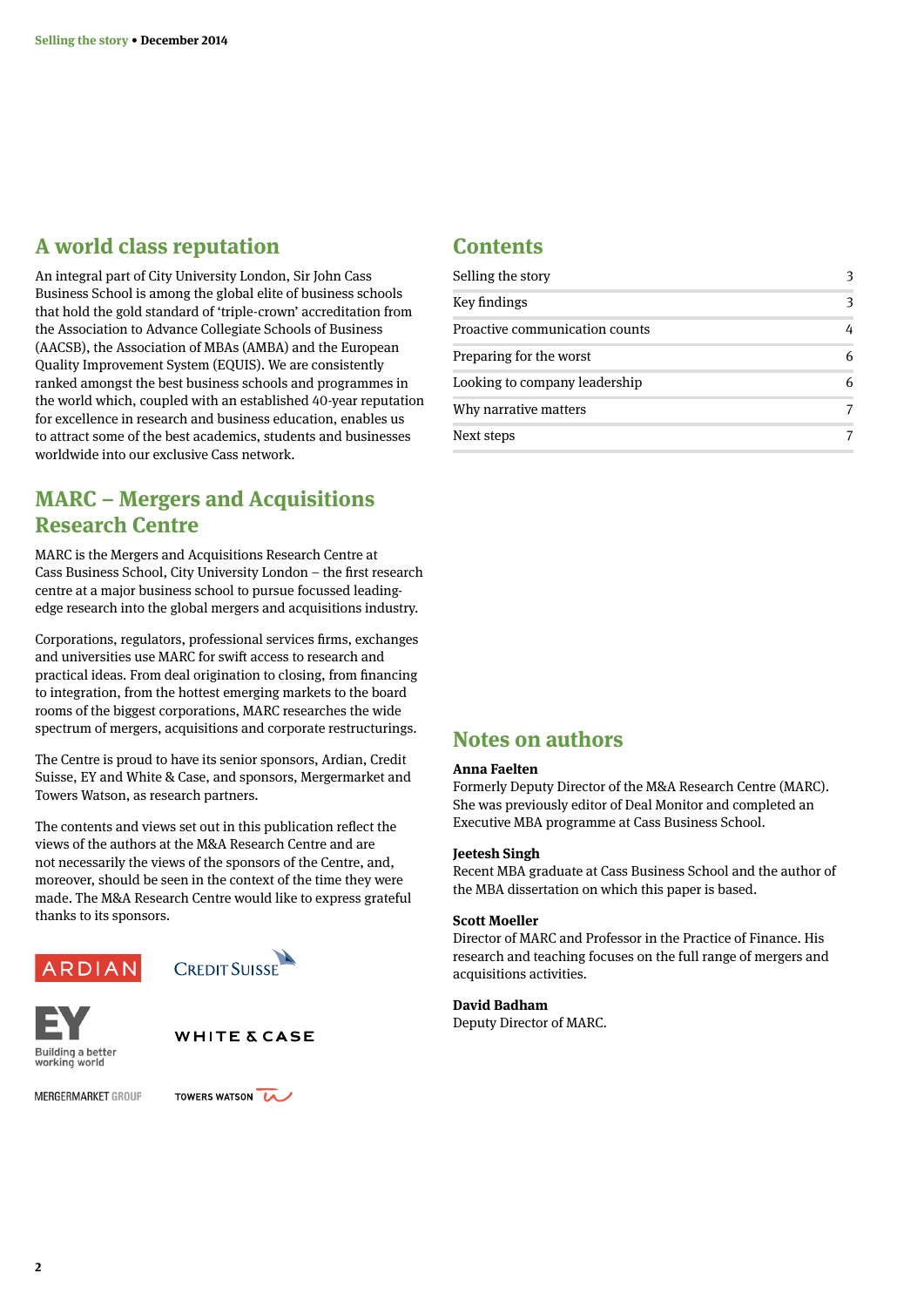# Selling the story

A new study into the announcement of M&A deals finds that quality matters – clear, proactive announcements are strongly related to deal success.

## **Key findings:**

- **Proactive announcements count:** 84% of deals announced as actual offers are completed, compared with just half of those which were announced in response to a leak
- **Leadership matters:** announcements with statements from both companies' chairman/CEO are associated with significantly higher levels of success than those without
- **Markets reward uncertainty in the short-run:** leaked M&A deals, or announcements lacking information about the underlying strategic rationale, are actually rewarded by the markets in the very short term
- **PR firms earn their fees:** deals involving PR firms have a higher chance of completion than those without
- **Nail down the narrative:** a clear message can be obscured in the process of crafting a deal announcement – it's important to ensure key players are on board with the deal narrative from the start.

Carefully crafting a press release and drawing up a social media campaign might not be the top priority at the end of a gruelling merger or acquisition process. But perhaps it should be: new research from Cass Business School has found a clear impact on deal consummation and short-term shareholder returns from what it defines as "good quality" M&A announcements.

"There simply hasn't been any research in terms of the quality of communications, especially around announcements," says Jeetesh Singh, one of the authors. Rather, previous research has focused on communication processes during the post-integration implementation phases of M&A deals.

"This research clearly shows the importance of properly resourcing deal teams' communication efforts," says Professor Scott Moeller, co-author and director of the M&A Research Centre at Cass Business School, where the research was carried out. "This is especially the case given the proliferation of social media, and the need to be responsive to a much wider range of stakeholders.

"But it also throws up some surprising findings around the immediate market response to deal announcements," he adds. "For instance, it appears that equity markets can – in the very short term at least – reward a lack of public information about an M&A transaction."

The new research examined 198 public-to-public M&A deals in the UK from 1997 to the end of 2010, worth at least \$100 million.

It looked at two metrics for deal success: whether the transaction was completed or not; and whether it led to short-term increases in the combined value of the target and acquirer, compared with the benchmark. This Cumulative Average Abnormal Return (CAAR) value was calculated from two days before the deal was announced to two days post announcement.

In terms of the nature of the deal communication, the research identified two types: proactive 'actual offer' announcements made by the acquirer (or acquirer and target); and 'responses to press speculation' announcements, typically following a leak. Most announcements (88%) were actual offers.

The research then looked at a number of elements relating to each announcement. These were:

- **•** Timing whether it was made before, during or after the trading day
- **•** How the deal was characterised either as a merger of equals or as an acquisition
- **•** Whether the deal announcement included explanation of the strategic rationale or rationales behind the deal
- **•** Whether it contained statements from CEOs and/or chairmen
- **•** Whether it set out the proposed board structure for the merged firm; and
- **•** The involvement or otherwise of public relations firms.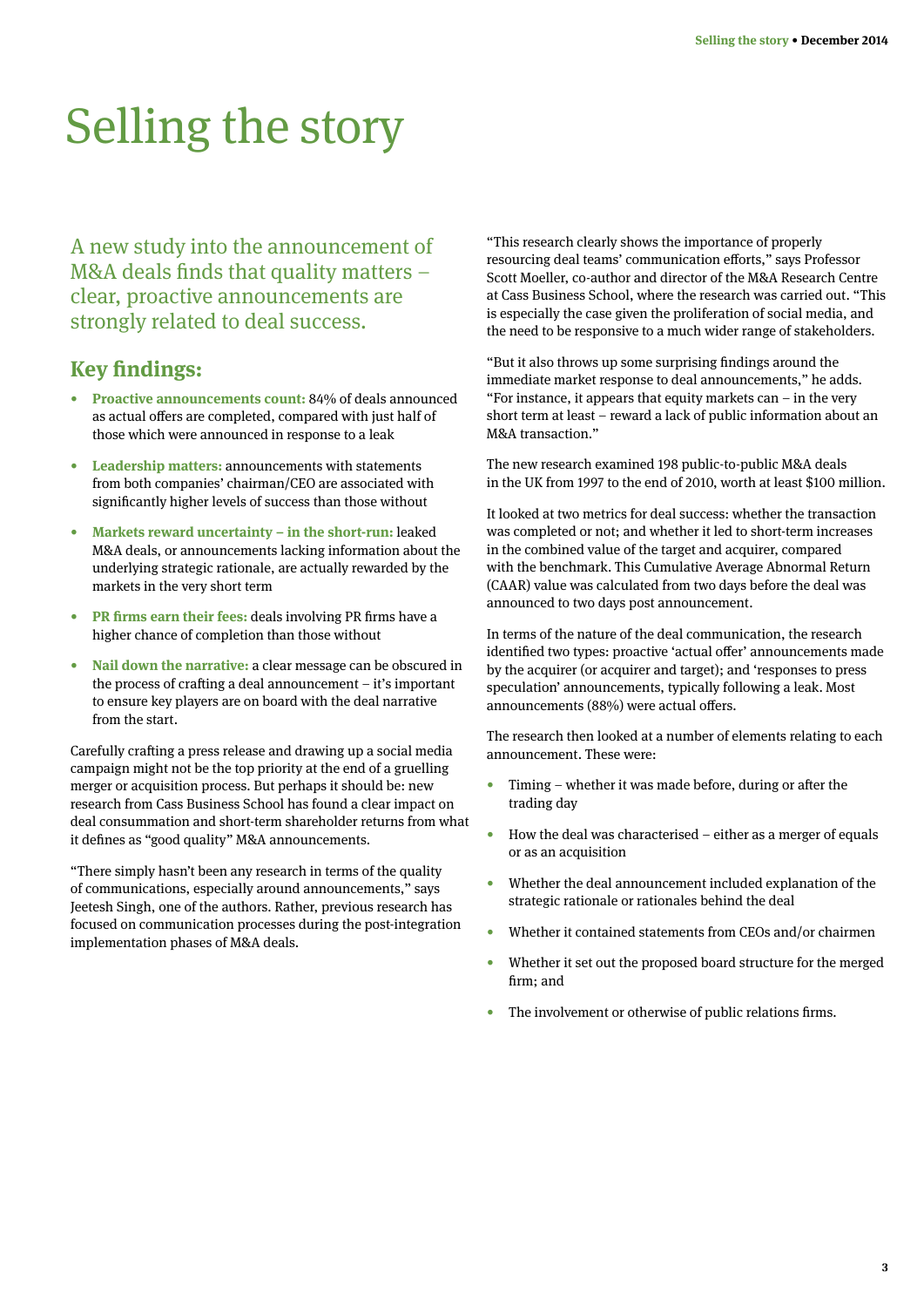## **Proactive communication counts**

To a large extent, the research confirmed assumptions about the importance of proactive M&A communication. For example, transactions with 'actual offer' communications are successfully completed 84% of the time, compared with just 50% for those deals where initial communication is in response to press or regulatory inquiry **(Chart 1)**.

Deals that were announced before the start of the trading day were more likely to be completed than those unveiled after the market open **(Chart 2)**, while deals with clear, well-defined strategic rationales were found to have a better completion rate (80% or more) than those without (60%).

But the research also threw up some less-expected results. The assumption was that deals that were proactively announced would also deliver positive short-term returns compared with those where the initial announcement was outside management's control. The opposite proved to be the case, with 'actual offer' deals providing a combined abnormal return of 2% over the five-day period, compared with 6% for 'response to speculation' announcements.

"We expected a negative return, because the market is responding to half-baked information. Certainly the probability of deal success is lower," says Singh. "But it may be that this sort of speculation causes a stir in the market, leading to the target company being bid up."

He notes that the analysis looked at share price movements over just five days, and that a longer time horizon, where the market has had more of a chance to absorb the information, may tell a different story. However, choosing a longer time period would have meant that fewer inferences could be have been drawn from the deal announcement, given the myriad factors that influence a company's share price.

Another counter-intuitive finding relates to the reaction of shareholders to the lack of any strategic rationale cited by parties to the M&A deal. "We expected that if no strategic rationale was given, we'd see negative returns in the five-day period," says Singh. "The opposite happened." **(Chart 3)**

The positive returns – an average of  $7\%$  CAAR, compared with  $3\%$ where three or more strategic reasons are volunteered – "could be attributed to higher anticipation in the market, and an 'anxiety factor' as investors wait for follow-up communication as to why the acquisition or merger is taking place," he says.

But short-term market reaction is of course only a small part of the story, notes David Badham, Deputy Director of the M&A Centre. "Clarity in terms of how you express synergies, and how they relate to completion, is very important," he says. "It helps sell the deal on the day, but it also conveys a message that you have started planning the integration. If you've put a number in an announcement, you have to live or die by it – if you've worked things through that thoroughly, it's logical that you've a better integration plan."



#### **Chart 1** – Communication type vs. Deal status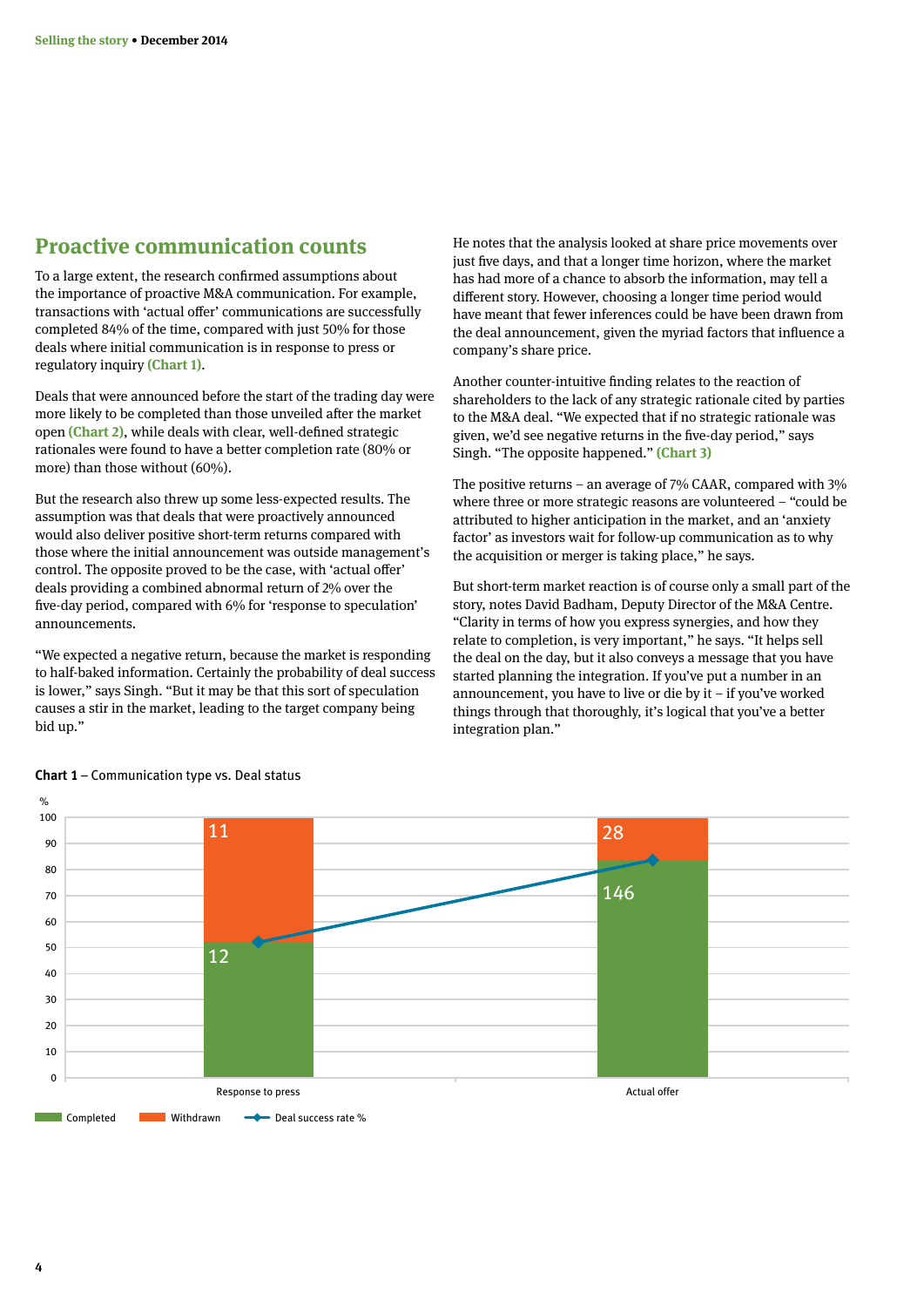

#### **Chart 2** – Announcement windows vs. Deal status



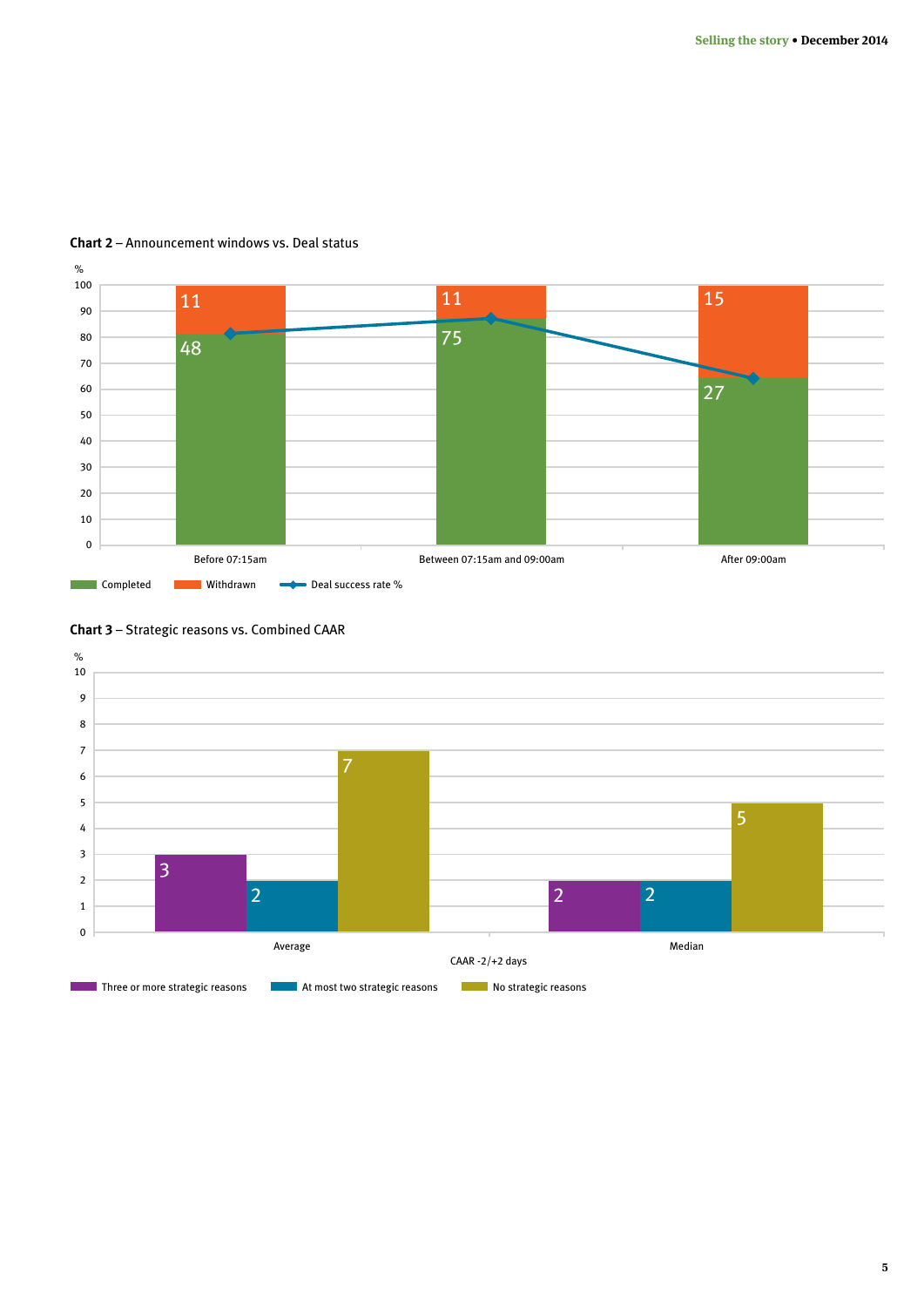## **Preparing for the worst**

With half of deals involving reactive announcements failing to close, leaks remain serious threats to M&A deals.

"A lot of deals leak, and it can be quite hard to row back against the 24-hour news cycle if that leak doesn't quite portray the narrative in the way the parties to the deal might like," observes Chris Salt, a partner at Headland, a London-based corporate communications consultancy. "How good the communications strategy is for coping with a leak is particularly important."

"At a certain stage in the deal process, you should be ready with a story if the deal leaks, and teams should be ready for the worst," says Badham. "If someone else leaks, and you're not ready – if you don't have financing in place, for example – you may find you're not able to make a formal bid."

## **Looking to company leadership**

As might be expected, deal announcements containing quotes from CEOs or chairmen of both the target and the acquirer company have the highest rate of closure, at 91% **(Chart 4)**. Those with no leadership statements were successfully completed 67% of the time. But announcements with a leadership statement from just one side of the deal have the lowest completion rate, at 57%. This might be because the absence of one side from the announcement indicates hesitancy or outright opposition to the deal, the researchers speculated.

"It's very important that leadership is visible – not only at the announcement, but throughout the whole deal," says Michel Driessen, head of Operational Transaction Services at professional services firm EY. "Leadership may not have all the answers at the announcement stage, especially if the deal is done very quickly. That's usually understood by the market, as long as the leadership continues to communicate."

The research begs the question as to why some companies find it difficult to be specific at the time of deal announcement.

Driessen at EY has a number of explanations. "Sometimes there are conflicting interests and it will be difficult to convey this in the actual message – for example, when an acquirer is seeking to keep the leadership of the target company on board, perhaps," he says. For example, companies often talk about a merger of equals, when the deal is perhaps more of an acquisition. "That may be creating expectations which can't be often fulfilled."

He adds that deal teams can simply underestimate the time involved in crafting a message. This is especially the case with the growing importance of non-traditional communication avenues. "Communicating through social media is very important – a lot of people still don't understand that, or take the implications on board."

Moeller agrees. "The press matters, but these days it's not only about the FT. There are hundreds of blogs, Twitter, etc. It's important to get your side of the story to the right people."



#### **Chart 4** – Deal success vs. Leadership statements categories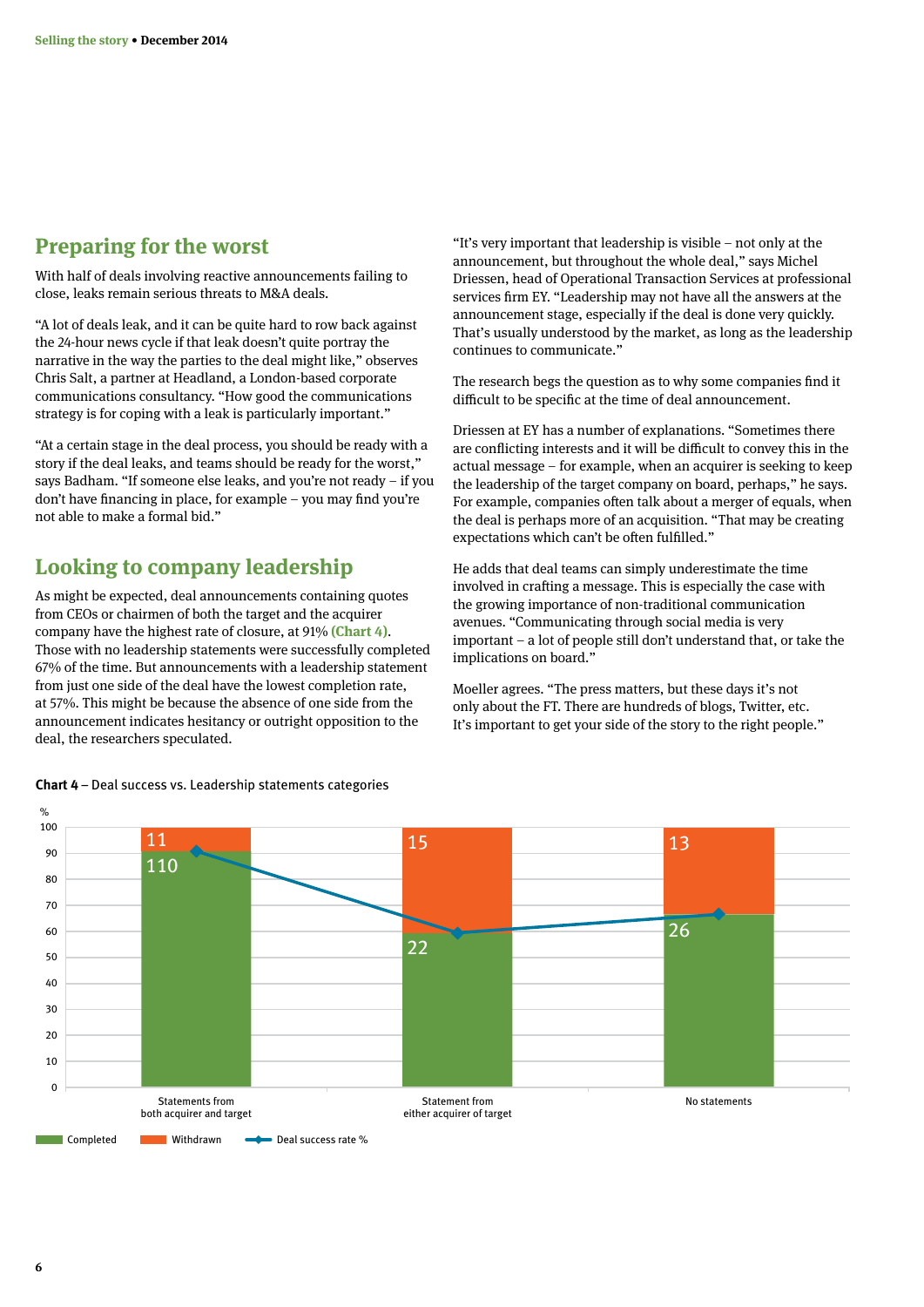## **Why narrative matters**

Meanwhile, the often drawn-out process of crafting an announcement, which necessarily involves input from lawyers, tax experts, and a plethora of advisors, can risk obscuring that story, warns Salt at Headland.

"The risk is of 'announcement creep' – you start out with something that clearly conveys your strategy, and what you're trying to achieve, but as different interests have their input, it becomes less clear. It's very hard to produce a clear announcement document," he says.

The answer, he says, is to reach agreement on the transaction's underlying 'narrative' early in the deal process. "The advice we give is to ensure that all the closest advisors are in the room, and agree a narrative, an idea of what you want the announcement to achieve, before you get into the word-by-word writing.

"It might sound fluffy, but it's very important. If the lawyers, etc., are all broadly in agreement, you've got a better chance of success."

Having a financial PR firm on side is also helpful, the research concluded. It found a higher completion success rate where both sides were represented by PR agencies **(Chart 5)**. This reduced where only one side had PR representation, and dropped further where neither side had employed a PR firm. The effects of PR representation on short-term value creation were inconclusive.

"Whether it's from a PR agency, a strong in-house communications team, one of the bankers or the CEO, what's important is someone who believes in the usefulness and power of good communications," argues Salt. "If you start to think about communications when you're crafting a press release or an RNS statement, you're in trouble."

## **Next steps**

The research opened up a number of avenues for further investigation, says Singh. For example, the research did not take into account whether the deal was friendly or hostile – a factor that could impact a number of elements of the announcement, such as leadership statements or information about board composition.

"There's a lot of scope to go into more depth," says Singh, such as in terms of the value added by financial PR firms, and the relationship between the quality of the deal announcement and longer-term value creation. "There's a lot more research to be done," he concluded.



#### **Chart 5** – Deal success vs. PR firms categories